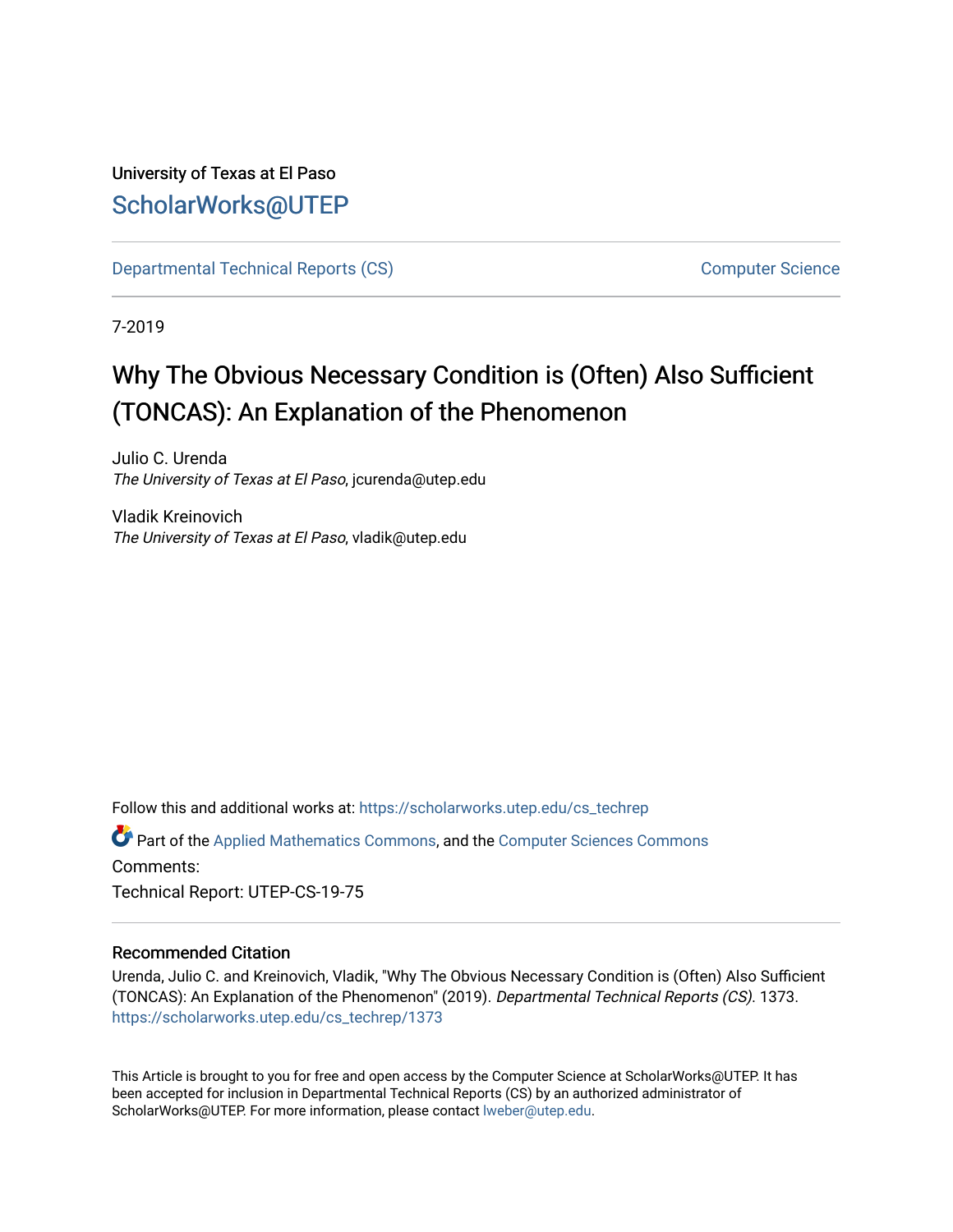# Why The Obvious Necessary Condition is (Often) Also Sufficient (TONCAS): An Explanation of the Phenomenon

Julio C. Urenda<sup>1,2</sup> and Vladik Kreinovich<sup>1</sup> <sup>1</sup>Department of Computer Science <sup>2</sup>Department of Mathematical Sciences University of Texas at El Paso 500 W. University El Paso, TX 79968, USA jcurenda@utep.edu, vladik@utep.edu

#### Abstract

In many graph-related problems, an obvious necessary condition is often also sufficient. This phenomenon is so ubiquitous that it was even named TONCAS, after the first letters of the phrase describing this phenomenon. In this paper, we provide a possible explanation for this phenomenon.

#### 1 Formulation of the Problem

TONCAS phenomenon: an example. When is a graph planar? In precise terms, when can a graph be embedded in a plane, i.e., represented by a graph in which edges intersect only at vertices? Clearly, if a graph contains a subgraph  $K<sub>5</sub>$  is which all five vertices are connected to each other, it cannot be embedded into a plane. Similarly, a planar graph cannot contain a subgraph  $K_{3,3}$  that has two groups of 3 vertices, so that each of each vertex from the first group is connected with each vertex from the second group. Interesting, these two necessary conditions are sufficient: if a graph does not contain any subgraphs isomorphic to  $K_5$  or to  $K_{3,3}$ , then this graph is planar; see, e.g., [7].

Another known example is checking whether a given lattice is distributive: this is equivalent to requiring that no sublattice is isomorphic to one of the prohibitive 5- and 6-vertices sublattices; see, e.g., [1].

TONCAS: general phenomenon. It turns out that this phenomenon is ubiquitous in graph theory and in related areas: in many such cases, the obvious necessary condition is also sufficient. This is known as the TONCAS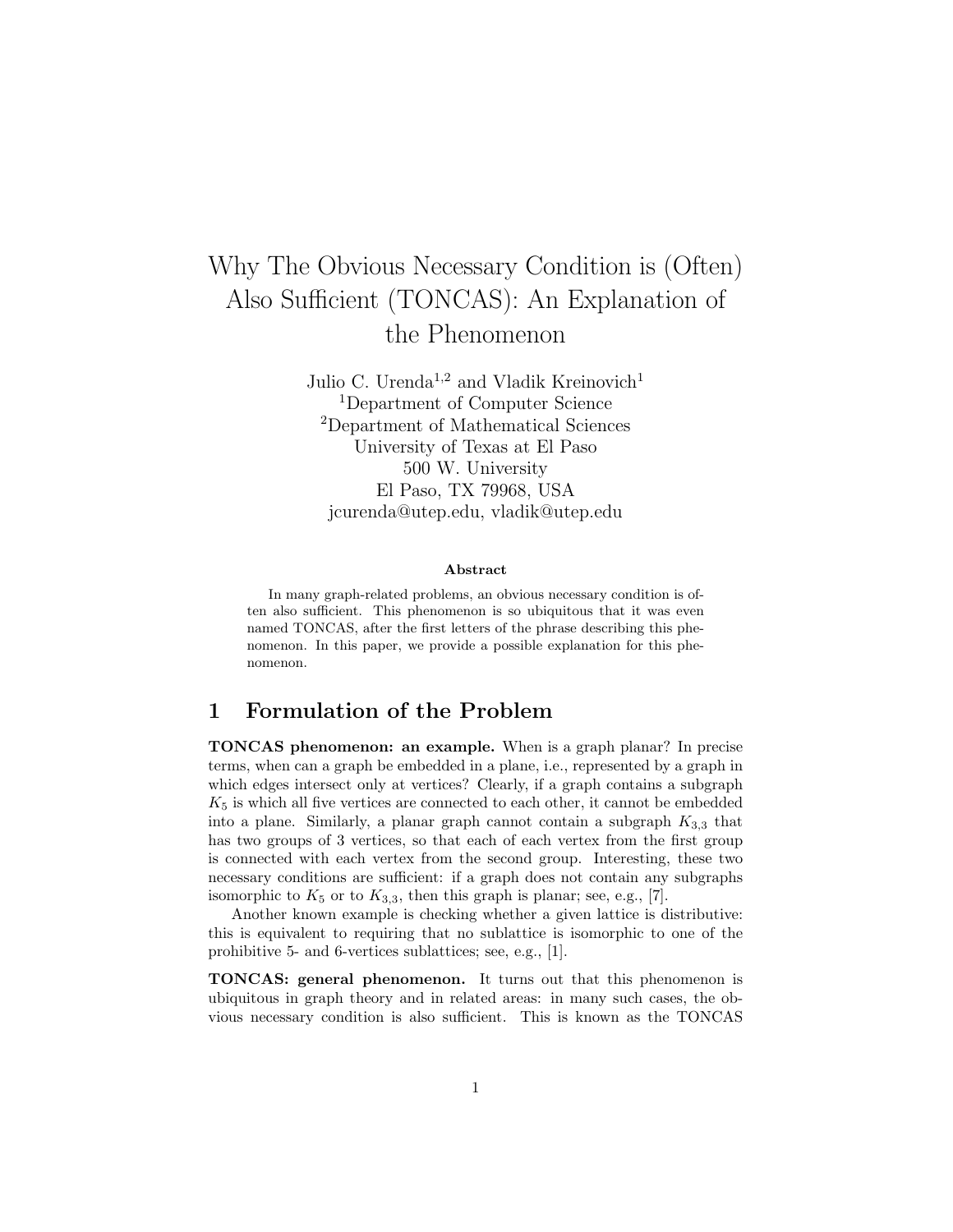phenomenon, after the first letters of the words that describe this phenomenon.

Why? A natural question is: why? How can we explain that for many natural properties, we have this phenomenon?

### 2 Analysis of the Problem

Let us formulate the TONCAS phenomenon in general terms. For simplicity, let us consider properties like embedding-related ones, in which, if the entire graph has this property, then all its subgraphs also satisfy the same property. In particular, if a graph satisfies the given property, then all its subgraphs with  $n$  or fewer vertices has this property. The TONCAS phenomenon can be described as follows: there is a reasonably small value  $n_0$  such that if the desired property is satisfied for all subgraphs with  $n_0$  or fewer vertices, then this propety is satisfied by the graph itself.

For planarity, as we have mentioned,  $n_0 = 6$ : if all subgraphs with 6 or fewer vertices are planar, this means that none of them is isomorphic to  $K_5$  or to  $K_{3,3}$ and thus, the whole graph is indeed planar. The similar bound  $n_0 = 6$  holds for checking whether a lattice is distributive.

Describing TONCAS phenomenon in precise terms. Let us denote that by  $P(n)$  the condition that all subgraphs with n or fewer vertices satisfy the desired property. Then, clearly,  $P(n + 1)$  implies  $P(n)$ .

In these terms, the fact that the whole graph – no matter how many vertices it has – satisfies the desired property means that the condition  $P(n)$  holds for all n.

Thus, the TONCAS phenomenon means that there exists a value  $n_0$  such that for each reasonable (= not abnormal) predicate P for which  $P(n+1)$  implies  $P(n)$ , the condition  $P(n_0)$  implies  $\forall n P(n)$ .

**Caution.** Of course, for each  $n_0$ , we can always find some artificial predicates  $P(n)$  for which, for some graphs, we have  $P(n_0)$  but  $P(n)$  is not true for some  $n > n_0$ . This will happen, e.g., if the original desired graph property is that the graph has  $\leq n_0$  vertices. For this property, clearly  $P(n_0)$  is true, but also clearly,  $P(n_0 + 1)$  is not true for any graph with more than  $n_0$  vertices.

So, to explain the TONCAS property, we cannot just ignore the words "reasonable" and "not abnormal", we need to formalize them.

## 3 How Can We Formalize What Is Not Abnormal

Let us use the experience of statistical physics. Many real-life phenomena are probabilistic. From the purely mathematical viewpoint, if we have, e.g., a Gaussian (normal) distribution on a real line, with 0 mean and standard deviation 1, then, since the probability density of the normal distribution is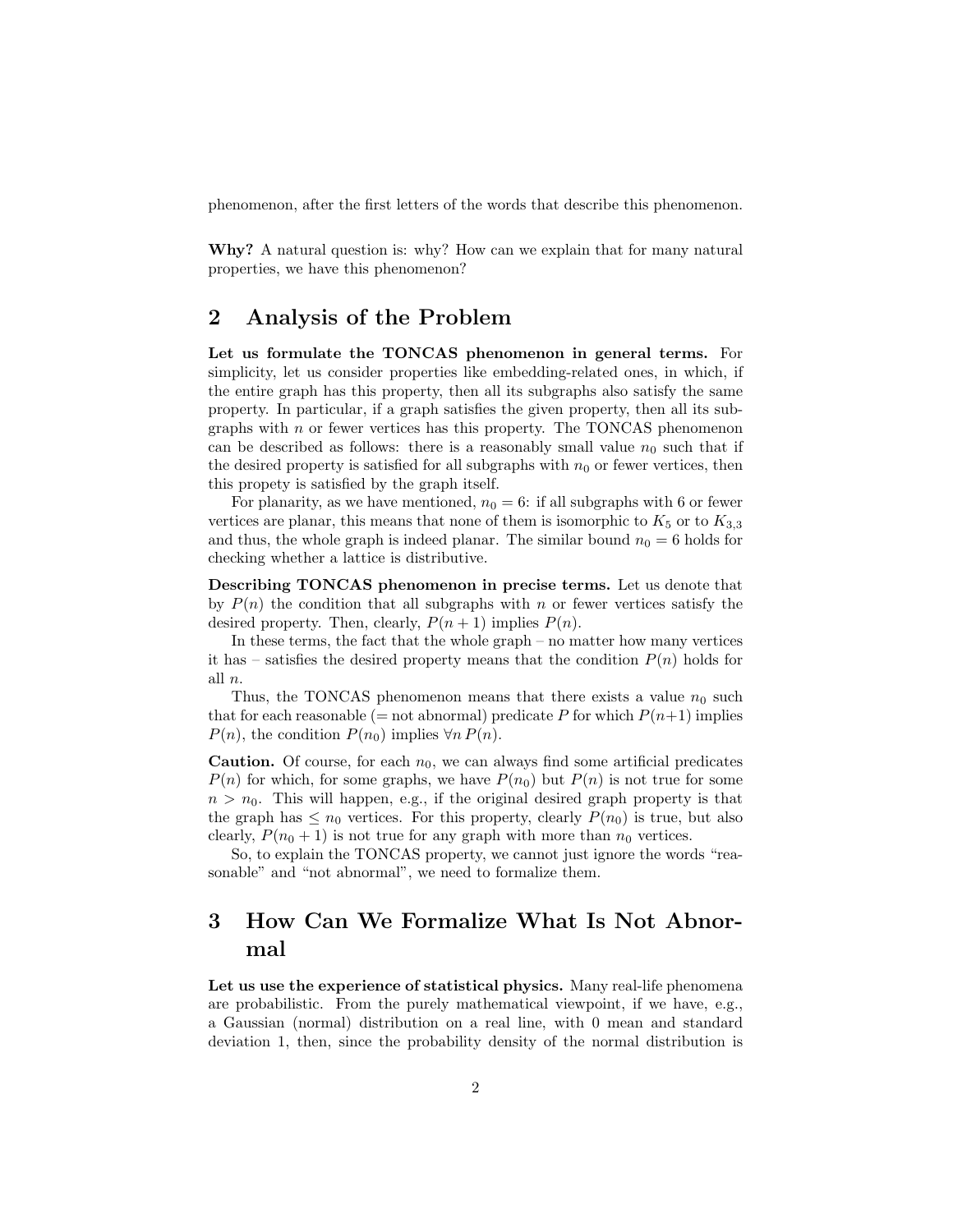always positive, for every  $n -$  no matter how large it is – there is a positive probability that the random value will be larger than n. However, this is not how physicists reason; see, e.g., [2, 6].

For example, from the purely mathematical viewpoint, it is possible that, due to Brownian motion, a kettle placed on a cold stove will start boiling by itself – or that randomly moving molecules in a human body start moving in the same direction and the person will float into the air. A mathematician may say that this will happen if we wait a sufficiently long time – very long time, since the probabilities of these events are extremely small. However, this is not what a physicist will say. A physicist will simply claim that these events are not possible. In general, a physicist will say that if an event has a very low probability, then this even simply cannot happen.

How can we describe this physicists' reasoning in precise terms. Of course, we cannot simply fix a small number  $p_0$  and claim that any event with probability  $\leq p_0$  is not possible. Indeed, in this case, for sufficiently large N – for which  $2^{-N} \leq p_0$  – we would come up with an awkward conclusion that it is impossible to flip a coin  $N$  times, since each of the  $2^N$  possible sequences of heads and tails has the same probability  $2^{-N} \leq p_0$ .

What we *can* conclude is that if we have a definable sequence of events  $E_1 \supseteq E_2 \supseteq \ldots$  for which the probabilities  $p(E_n)$  tend to 0, then at some point, the corresponding probability will be so small than the corresponding event  $E_n$  will simply not be possible. In other words, the class  $\mathcal R$  of all *reasonable* (not abnormal) observations should satisfy the following property: if for some definable sequence  $E_n \supseteq E_{n+1}$ , we have  $p(E_n) \to 0$ , then there exists a value  $n_0$  for which  $\mathcal{R} \cap E_{n_0} = \emptyset$ ; see, e.g., [3, 4, 5].

What if we do not know probabilities? In statistical physics, we know the probabilities, but in graph-related situations, there is no natural way to assign probabilities. However, we can still use the above description if we take into account that there is a natural case when we can guarantee  $p(E_n) \to 0$  for all possible probability distributions: namely, the case when the intersection  $\bigcap E_n$ n

of all the sets  $E_n$  is empty.

In this case, we arrive at the following description: the class  $\mathcal R$  of all reasonable (not abnormal) observations should satisfy the following property: if for some definable sequence  $E_n \supseteq E_{n+1}$ , we have  $\bigcap E_n = \emptyset$ , then there exists a value  $n_0$  for which  $\mathcal{R} \cap E_{n_0} = \emptyset$ ; see, e.g., [3, 4, 5].

### 4 Resulting Explanation of the TONCAS Phenomenon

Now, we are ready to explain the TONCAS phenomenon. We consider predicates  $P(n)$  whose parameter n is a natural number. Let us call a predicate *monotonic* if for each n,  $P(n+1)$  implies  $P(n)$ . We will prove that there exists